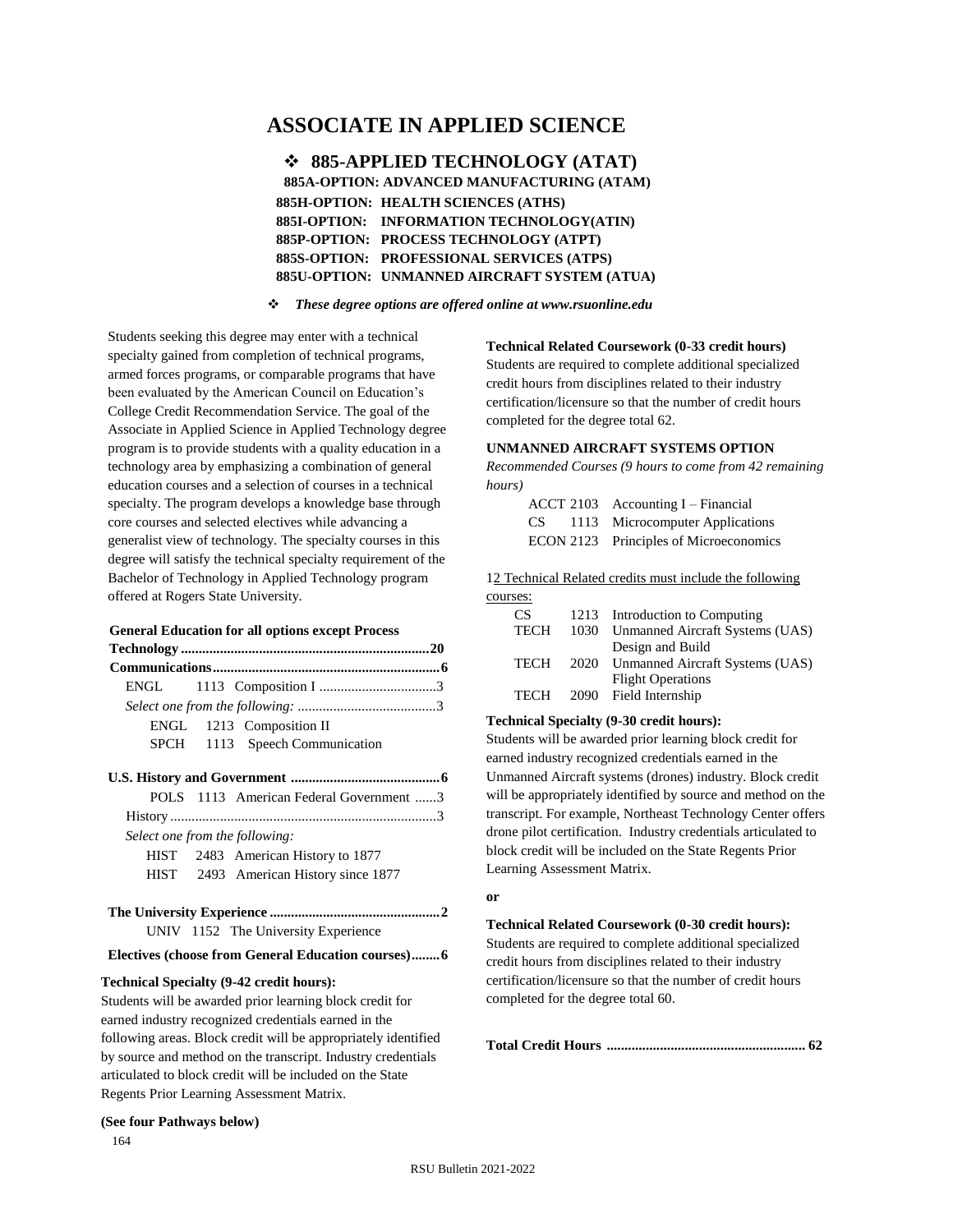## • **Pathway A - Completion Degree for Industry Professionals with Third-Party Credentials**

#### o **Description**

This pathway would facilitate degree completion by Oklahomans who have earned an industry recognized credential to fulfill a career goal by combining general education course work with specific technical knowledge and skills in preparation for employment or career advancement.

## o **Source of Credit**

A minimum of 9 credit hours in a technical specialty would be awarded via PLA, as determined by evaluation of industry recognized credentials. The remainder of the degree requirements would be completed through RSU coursework, with transfer credit applied as appropriate.

# • **Pathway B - Completion Degree for Former CareerTech Students**

### o **Description**

This pathway would facilitate degree completion by former Oklahoma CareerTech students to fulfill a career goal by combining general education course work with specific technical knowledge and skills in preparation for employment or career advancement.

#### o **Source of Credit**

A minimum of 9 credit hours in a technical specialty would be awarded via PLA (as determined by evaluation of industry recognized credentials) and/or approved technical transfer credit from an Oklahoma CareerTech center. The remainder of the degree requirements would be completed through RSU coursework, with transfer credit applied as appropriate.

### o **Rationale**

The statewide Technical Transfer Matrix serves to allow CareerTech students to leverage their training toward an AAS degree in those instances where educational preparation aligns with the rigor and learning outcomes of college-level coursework, but may not lead to an industry recognized credential. The courses included on the statewide Technical Transfer Matrix have been evaluated and validated by faculty subject experts at each of the receiving institutions. Allowing students to leverage their CareerTech learning experiences not only via PLA, but also through the transfer of approved technical transfer, would strengthen pathways to degree completion from Oklahoma's CareerTech system to higher education institutions.

## • **Pathway C - Completion Degree for Previous AAS Students**

## o **Description**

This pathway would facilitate degree completion by previous students who were unable to complete their chosen AAS degree prior to leaving the institution. Students would be required to complete a minimum of 9 credit hours in a technical specialty (to align with the minimum 9 credit hour requirement included in the original degree structure), with the remaining 33 credit hours comprised of additional technical specialty and/or related technical coursework.

### o **Source of Credit**

May be completed entirely through college technical coursework; however, PLA and transfer credit may be applied, as appropriate.

### o **Rationale**

Utilization of the AAS in Applied Technology in this manner would provide a degree completion pathway for former AAS students who are unable to take advantage of the AS in Enterprise Development degree completion program. These are students who went to work prior to degree completion or stopped out due to family or other obligations. Providing these students with the option of applying their previously earned college credit toward the AAS in Applied Technology would allow them to complete a credential that would support their career advancement and serve to support Oklahoma's degree completion initiative.

## • **Pathway D – New and Cross-Disciplinary Degree with Opportunities to Pilot New Programming**

## o **Description**

This pathway would provide a degree option for students who need to complete cross-disciplinary studies to serve a current or emerging industry need not accommodated by any existing programs. Students would be required to complete a minimum of 9 credit hours in a technical specialty (to align with the minimum 9 credit hour requirement included in the original degree structure), with the remaining 33 credit hours comprised of additional technical specialty and/or related technical coursework.

#### o **Source of Credit**

May be completed entirely through college coursework; however, PLA and transfer credit may be applied, as appropriate.

#### o **Rationale**

This pathway would facilitate degree completion by students who wish to pursue careers in current and emergent cross-disciplinary occupations not currently served by existing program offerings. During RSU's academic realignment process,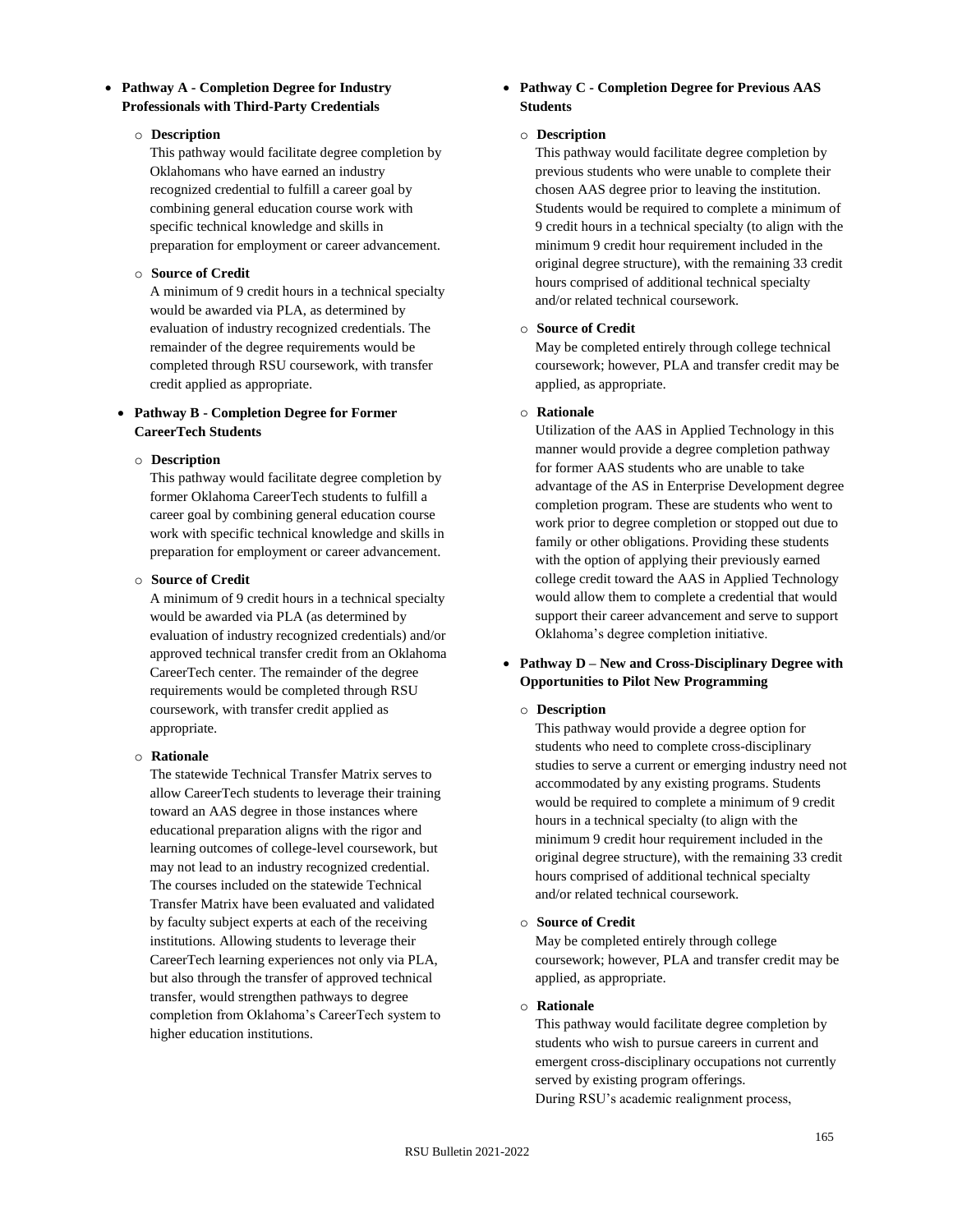discussions with the institution's industry partners, faculty and academic leaders revealed a growing need to provide technical training for a number of current and emergent cross-disciplinary occupations in fields such as Process Technology and Unmanned Aircraft Systems. Utilization of the AAS in Applied Technology to provide cross-disciplinary instruction for these students would not only allow RSU to serve additional stakeholders with existing institutional resources, it would also provide a platform in which to pilot potential cross-disciplinary programs to determine their viability and demand prior to implementation.